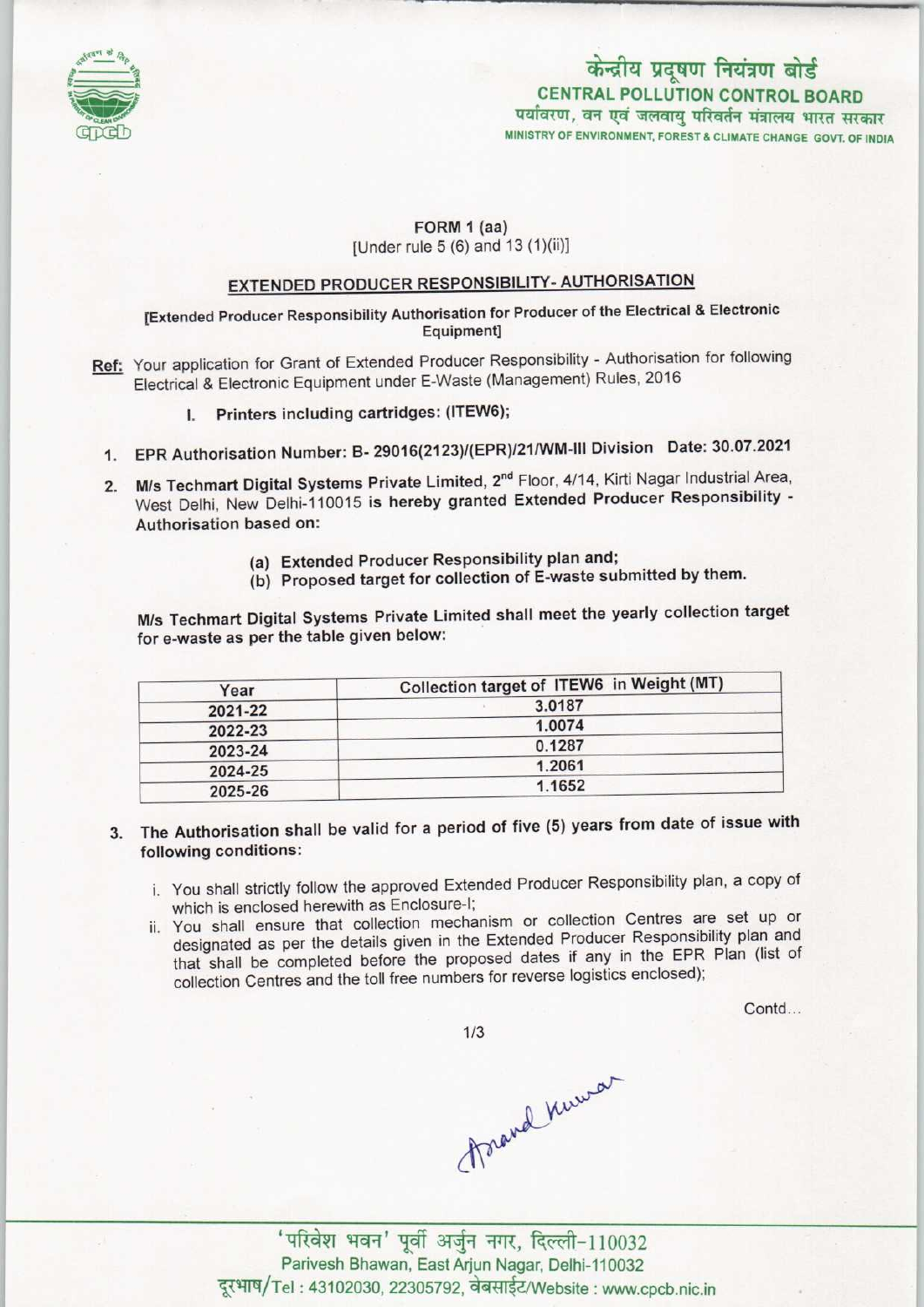

From pre page...

- iii. You shall ensure that all the collected e-waste is channelized to your dismantler/recycler M/s Global Waste Solution, Unit-ll, Kila No. 45/19/1/13, 19/1/4, 20/2/2, Dhaturi, Panipat, Haryana-131039 and records shall be maintained at PRO, dismantler/ recycler and your end;
- iv. You shall maintain records, in Form-2 of these Rules, of e-waste and make such records available for scrutiny by Central Pollution Control Board;
- v. You shall file annual returns in Form-3 to the Central Pollution Control Board on or before 30th day of June following the financial year to which that returns relates.

### vi. General Terms & Conditions of the Authorisation:

- a.The authorisation shall comply with provisions of the Environment (Protection) Act, 1986 and the E-waste (Management) Rules,2016 made there under;
- b. The authorisation or its renewal shall be produced for inspection at the request of an officer authorised by the Central Pollution Control Board;
- c.Any change in the approved Extended Producer Responsibility plan should be informed to Central Pollution Control Board within 15 days on which decision shall be communicated by Central Pollution Control Board within sixty days;
- d. It is the duty of the authorised person to take prior permission of the Central Pollution Control Board to close down any collection centre/points or any other facility which are part of the EPR plan;
- e.An application for the renewal of authorisation shall be made as laid down in subrule (vi) of rule of 13(1) the E- Waste (Management) Rules, 2016;
- f.The Board reserves right to cancel/amend/revoke the authorisation at any time as per the policy of the Board or Government.

#### vii. Additional Conditions: -

- a)That the applicant will submit annual sales data along with annual returns;
- b)That the applicant has to ensure that the addresses of collection points provided by them in their EPR Plan are correct and traceable and the collection points/centres are functional;
- c) That the applicant will submit revised application for grant of EPR Authorisation in case of applicant adding/changing PRO or changing its EPR Plan;

Contd...

 $2/3$ 

frand Knura